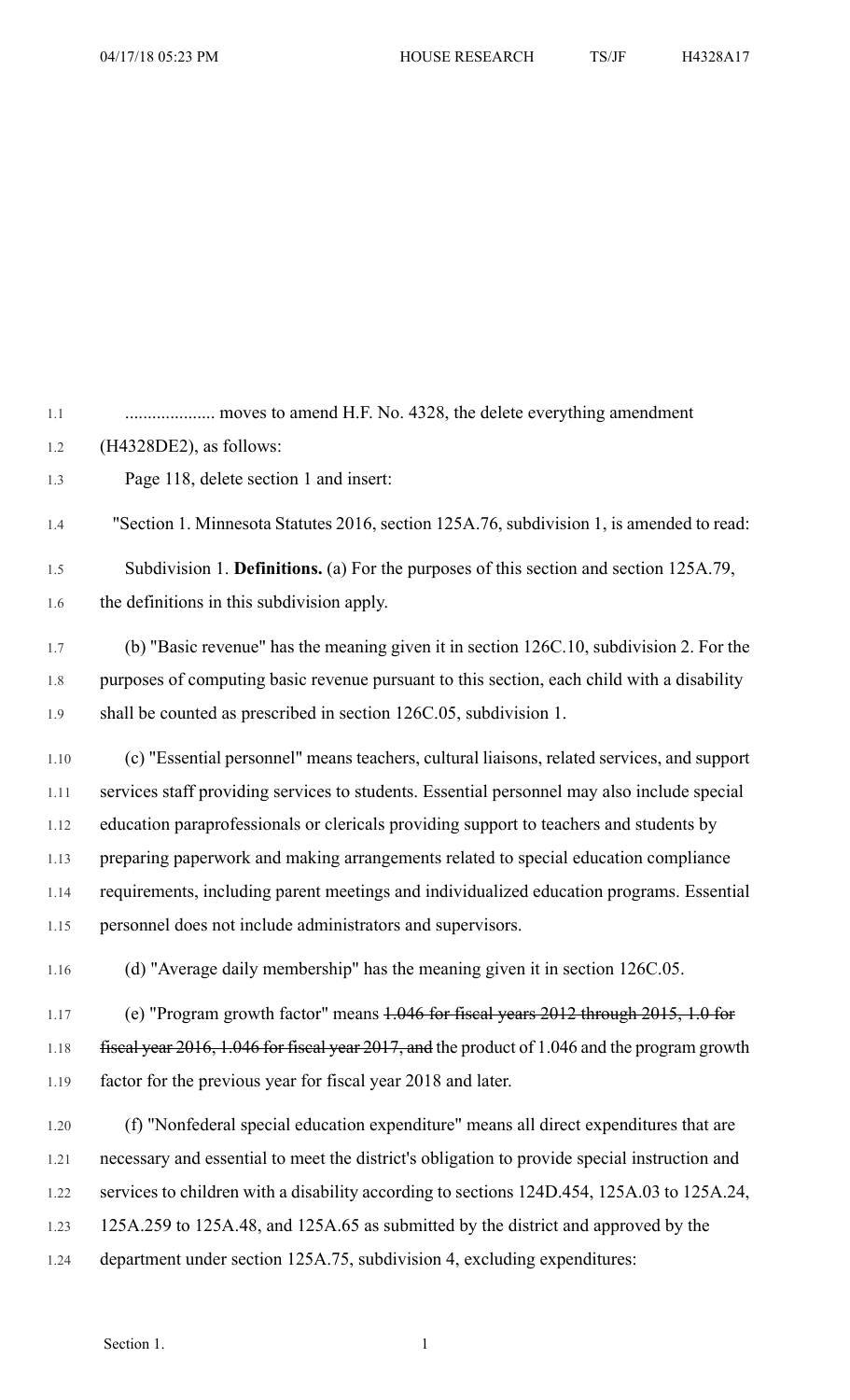| 2.1  | (1) reimbursed with federal funds;                                                                                |
|------|-------------------------------------------------------------------------------------------------------------------|
| 2.2  | (2) reimbursed with other state aids under this chapter;                                                          |
| 2.3  | (3) for general education costs of serving students with a disability;                                            |
| 2.4  | $(4)$ for facilities;                                                                                             |
| 2.5  | (5) for pupil transportation; and                                                                                 |
| 2.6  | (6) for postemployment benefits.                                                                                  |
| 2.7  | (g) "Old formula special education expenditures" means expenditures eligible for revenue                          |
| 2.8  | under Minnesota Statutes 2012, section 125A.76, subdivision 2.                                                    |
| 2.9  | (h) For the Minnesota State Academy for the Deaf and the Minnesota State Academy                                  |
| 2.10 | for the Blind, expenditures under paragraphs (f) and (g) are limited to the salary and fringe                     |
| 2.11 | benefits of one-to-one instructional and behavior management aides and one-to-one licensed,                       |
| 2.12 | certified professionals assigned to a child attending the academy, if the aides or professionals                  |
| 2.13 | are required by the child's individualized education program.                                                     |
| 2.14 | (i) "Cross subsidy reduction aid percentage" means 1.0 percent for fiscal year 2014 and                           |
| 2.15 | 2.27 percent for fiscal year 2015.                                                                                |
| 2.16 | (j) "Cross subsidy reduction aid limit" means \$20 for fiscal year 2014 and \$48 for fiscal                       |
| 2.17 | year 2015.                                                                                                        |
| 2.18 | $(k)$ (i) "Special education aid increase limit" means \$80 for fiscal year 2016, \$100 for                       |
| 2.19 | fiscal year 2017, and, for fiscal year 2018 and later, the sum of the special education aid                       |
| 2.20 | increase limit for the previous fiscal year and \$40.                                                             |
| 2.21 | $\left(\frac{1}{1}\right)$ "District" means a school district, a charter school, or a cooperative unit as defined |
| 2.22 | in section 123A.24, subdivision 2. Notwithstanding section 123A.26, cooperative units as                          |
| 2.23 | defined in section 123A.24, subdivision 2, are eligible to receive special education aid under                    |
| 2.24 | this section and section 125A.79.                                                                                 |
| 2.25 | (k) "Initial special education cross subsidy" means the greater of zero or:                                       |
| 2.26 | (1) the nonfederal special education expenditure under paragraph (f); plus                                        |
| 2.27 | (2) the cost of providing transportation services for pupils with disabilities under section                      |
| 2.28 | 123B.92, subdivision 1, paragraph (b), clause (4); minus                                                          |
| 2.29 | (3) the special education aid under subdivision 2c and sections 125A.11, subdivision 1,                           |
| 2.30 | and 127A.47, subdivision 7; minus                                                                                 |